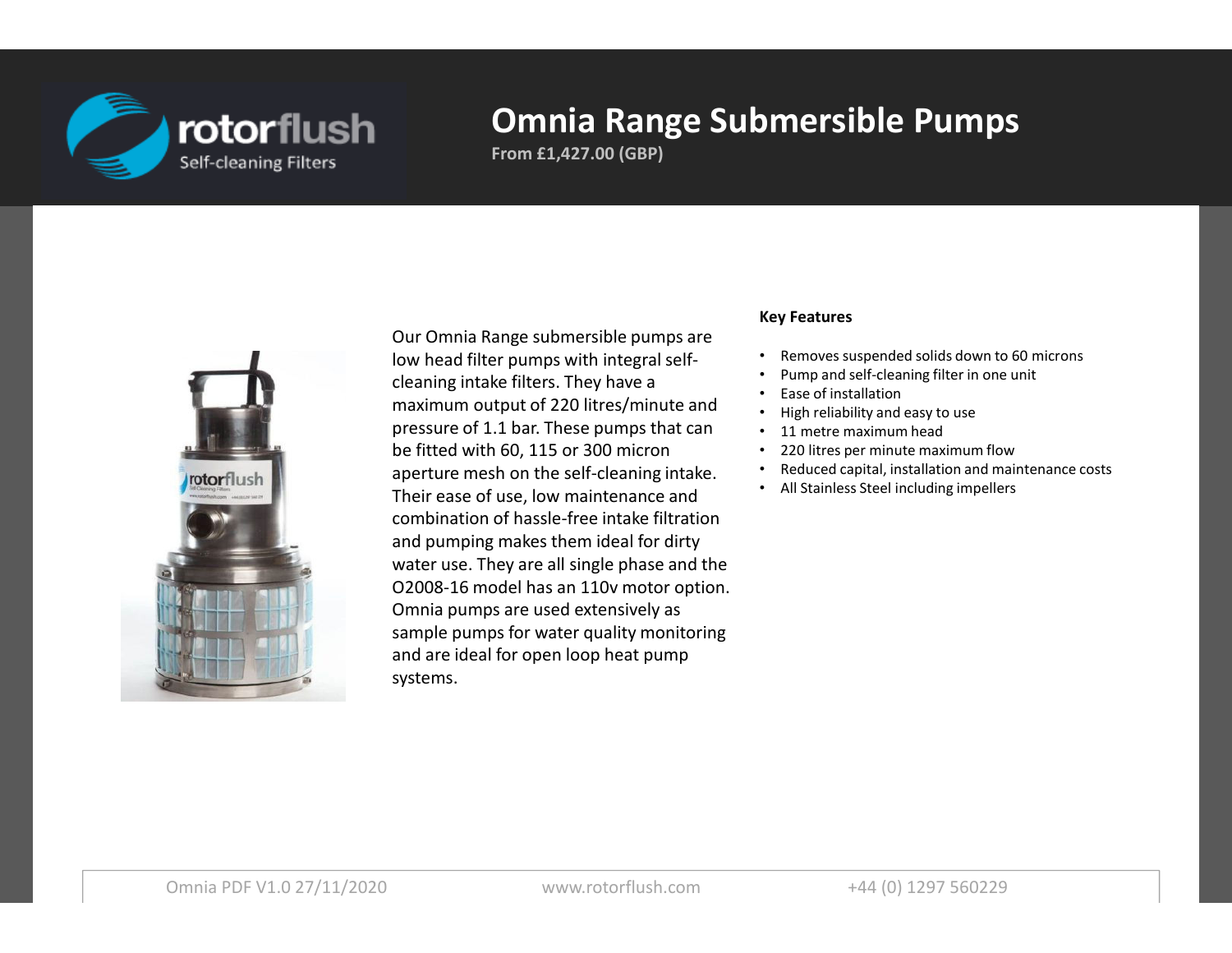

**From £1,427.00 (GBP)**

#### **Models & Specifications**



#### **Omnia Range Submersible Pumps with Built-in Self-cleaning Intake Screens**

The Omnia Range submersible pumps with self-cleaning intake can be fitted with a 60, 115 or 300 micron aperture self-cleaning filter screen.The filter mesh is made up of strong bias-cut nylon mesh inserts for ease of maintenance.

The inserts are inexpensive and easy to replace.

316 Stainless steel mesh is also available in 50, 100 and 315 microns.

| <b>Model</b> | <b>Volts</b> | <b>kW</b> | <b>Outlet</b> | L/min<br><b>Max</b> | <b>Head (metres) Max</b> | <b>Optional</b><br><b>Float Switch</b> |
|--------------|--------------|-----------|---------------|---------------------|--------------------------|----------------------------------------|
| 01608-16     | 230          | 0.4       | 11/4"         | 150                 |                          | Yes                                    |
| 025010-16*   | 230          | 0.55      | 11/4"         | 225                 | 10                       | Yes                                    |
| 035012-16    | 230          | 0.8       | 11/4"         | 225                 | 11                       | Yes                                    |
| 02008-16     | 110          | 0.55      | 11/4"         | 200                 | 8                        | Yes                                    |

**\* These models are available with US specification 115v 60Hz motors**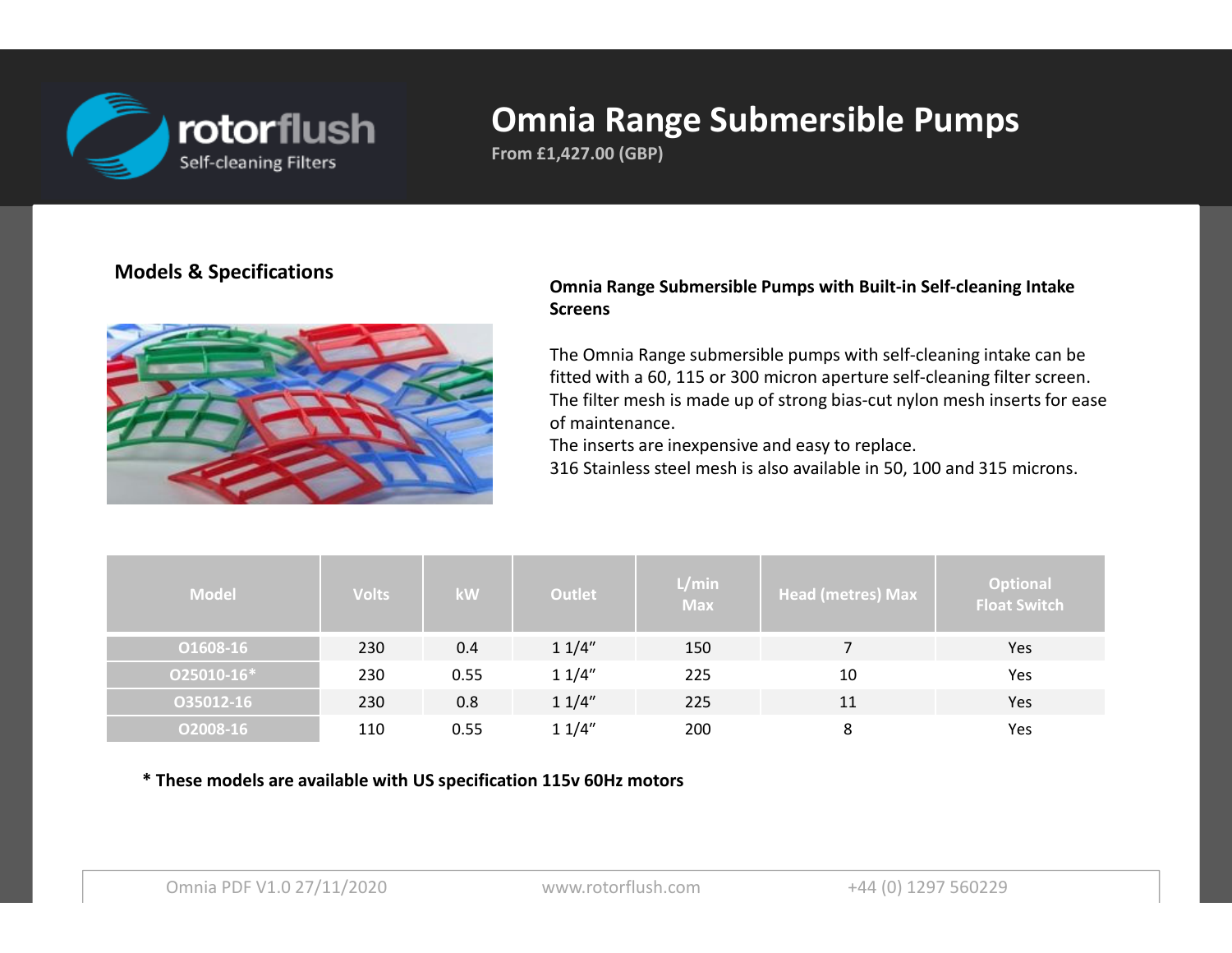

**From £1,427.00 (GBP)**

**Omnia Range Submersible Pumps Performance Curves**



Performance Curves for Omnias with single phase 115v 60Hz motors

 $114$ 

 $133$ 

152

170

190

9

**AND IN METERS**<br>TOTAL HEAD IN METERS

 $1.5$ 

 $\mathbf{0}$ 

50

**Delivery Volume (litres/min)** 

30

**CAPACITY GALLONS PER MINUTE** 

35

40

45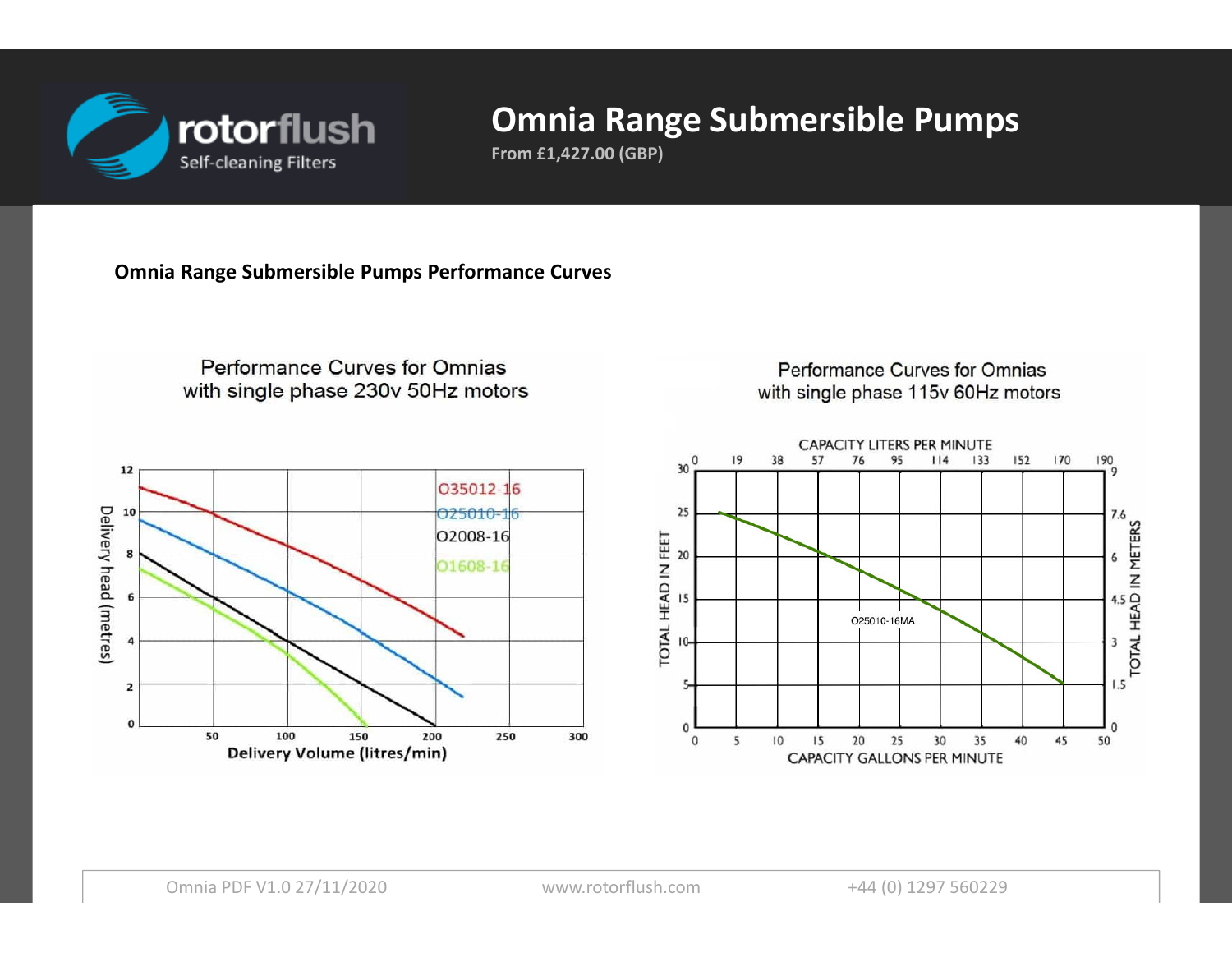

**From £1,427.00 (GBP)**

#### **Omnia Range Dimensions**

| Model No.              |          |           |           |          |                            |
|------------------------|----------|-----------|-----------|----------|----------------------------|
| <b>Dimensions (mm)</b> | 01608-16 | 025010-16 | 035012-16 | 02008-16 | Outlet<br><b>11/4" BSP</b> |
| <b>Height</b>          | 453      | 491       | 491       | 491      | <b>Height</b>              |
| <b>Filter Diameter</b> | 220      | 220       | 220       | 220      |                            |
| Weight (Kg)            | 9.5      | 10        | 11.5      | $10\,$   | Ø Diameter                 |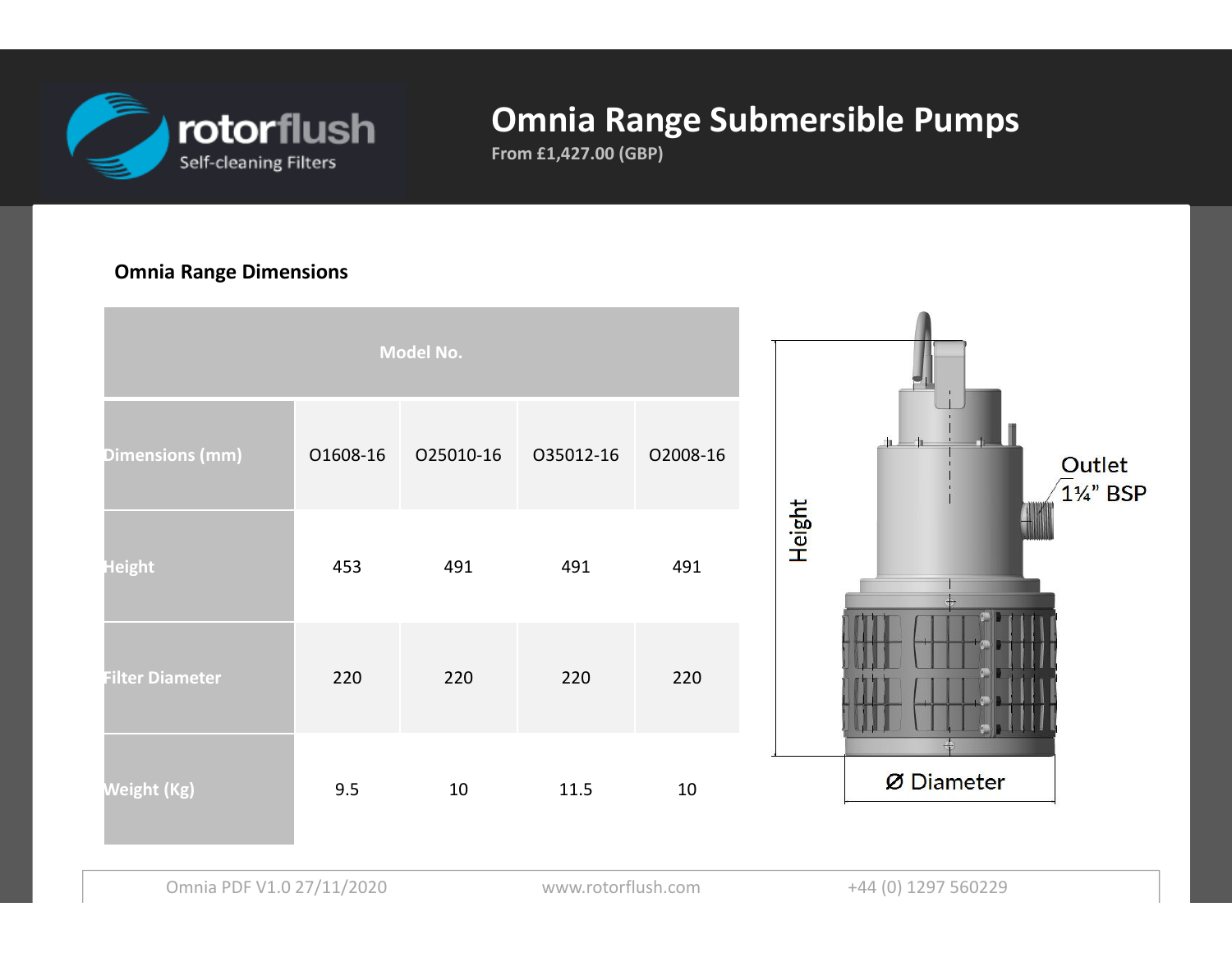

**From £1,427.00 (GBP)**

#### **Omnia Range Dimensions**

| Filter screen area              | 525 cm2                                                                                       |
|---------------------------------|-----------------------------------------------------------------------------------------------|
| <b>Screen sizes standard</b>    | 1mm and 2mm woven stainless steel mesh and 60, 115 and 300<br>micron nylon mesh               |
| <b>Screen material</b>          | Standard is nylon mesh in polypropylene insert, sintered<br>stainless steel is also available |
| <b>Impeller extension shaft</b> | Acetal                                                                                        |
| <b>Impeller</b>                 | 304 stainless steel                                                                           |
| <b>Rotor</b>                    | Acetal                                                                                        |
| <b>Rotor Bearings</b>           | Silicon Carbide / Acetal                                                                      |
| <b>Filter cage</b>              | <b>AISI 304</b>                                                                               |



Please Note: Our filters are designed for use in dirty water or liquids with a viscosity close to that of water. Our filters and filterpumps are **NOT** suitable for use in raw sewage or any other dirty water which contains oils or fat.